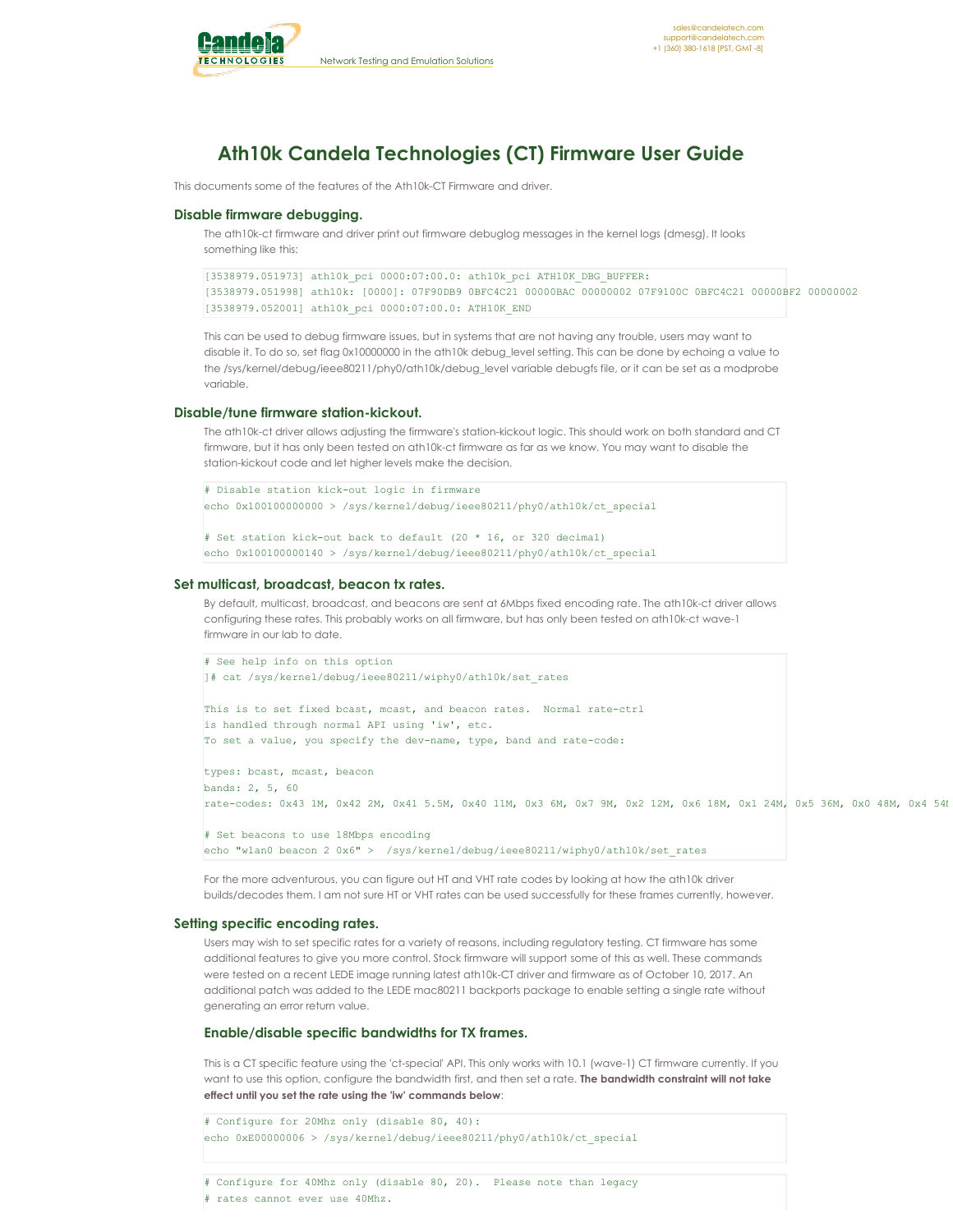```
echo 0xE00000005 > /sys/kernel/debug/ieee80211/phy0/ath10k/ct_special
# Configure for 80Mhz only (disable 40, 20). Please note that HT
# and legacy rates cannot ever use 80Mhz.
echo 0xE00000003 > /sys/kernel/debug/ieee80211/phy0/ath10k/ct_special
# Configure for any available Mhz (default)
echo 0xE00000000 > /sys/kernel/debug/ieee80211/phy0/ath10k/ct_special
```
## **Configure a specific TX rate.**

These commands probably work fine on stock firmware, and on 10.4 (wave-2) CT firmware as well.

```
# NOTE: VHT rates are not normally available on the 2.4Ghz band without additional
        kernel modifications.
# Set for vht-rateset, MCS 0, NSS 1:
iw dev wlan0 set bitrates legacy-5 ht-mcs-5 vht-mcs-5 1:0
# Set for vht-rateset, MCS 0, NSS 3:
iw dev wlan0 set bitrates legacy-5 ht-mcs-5 vht-mcs-5 3:0
# Set for vht-rateset, MCS 9, NSS 3:
iw dev wlan0 set bitrates legacy-5 ht-mcs-5 vht-mcs-5 3:9
# The ath10k 9880 3x3 NIC supports up to MCS 9, NSS 3.
```

```
# Set for ht-rateset, MCS 0, nss 1:
iw dev wlan0 set bitrates legacy-5 ht-mcs-5 0 vht-mcs-5
# For HT MCS 8, nss2:
iw dev wlan0 set bitrates legacy-5 ht-mcs-5 8 vht-mcs-5
# The ath10k 9880 3x3 NIC supports ht-mcs 0-23 settings.
```

```
# Set for legacy (a/g) 6Mbps
iw dev wlan0 set bitrates legacy-5 6 ht-mcs-5 vht-mcs-5
# For legacy 54Mbps
iw dev wlan0 set bitrates legacy-5 54 ht-mcs-5 vht-mcs-5
# Available legacy rates for the 2.4Ghz band are: 1, 2, 5.5, 11, 6, 9, 12, 18, 24, 36, 48, 54
# Available legacy rates for the 5Ghz band are: 6, 9, 12, 18, 24, 36, 48, 54
```
# Set back to default rates. iw dev wlan0 set bitrates

## **Verify tx/rx rates.**

In order to verify that the rate configuration is working as expected, you can use an RF sniffer, but you may also be able to just dump the station info to see the current rateset. The TX rate should match the expected values.

iw dev wlan0 station dump

## **WMI firmware keepalive (10.1 wave-1 firmware only at this time)**

The ath10k-CT driver and firmware support a WMI keepalive message. Once the firmware receives a keepalive message, then it will assert in the future if it does not receive a keepalive within about 8 seconds. Often this crash is better than an indefinite hang. But, some systems may not be able to reliably send keepalives often enough, so you may wish to disable the keepalive, or set it to a larger value. You can do this with the 'ct\_special' debugfs file. This setting will be saved through firmware restarts, but a reboot or driver reload will initialize the setting back to defaults.

```
# Disable WMI timeout assert in the firmware:
echo 0xCFFFFFFFF > /sys/kernel/debug/ieee80211/phy0/ath10k/ct_special
# Set to 8 second timeout
echo 0xC00001F40 > /sys/kernel/debug/ieee80211/phy0/ath10k/ct_special
```
#### **Enable AMSDU for IBSS connections**

Wave-1 (9880, etc) hardware appears to have bugs with AMSDU frames in IBSS interfaces: It zeros the BSSID field, which causes the linux stack to discard the frames on receipt. I am not sure about wave-2 (9984, etc), but some brief testing shows that tx throughput is higher when I disable AMSDU on it as well. Possibly due to other causes, however. Either way, I have disabled AMSDU on wave-2 by default now (Feb 21, 2018) as well. Users can re-enable AMSDU with the command below. I would like to hear of your results if you try this and it works well for you.

# Enable AMSDU for IBSS connections on wave-1 and wave-2. echo 0x500000001 > /sys/kernel/debug/ieee80211/phy0/ath10k/ct\_special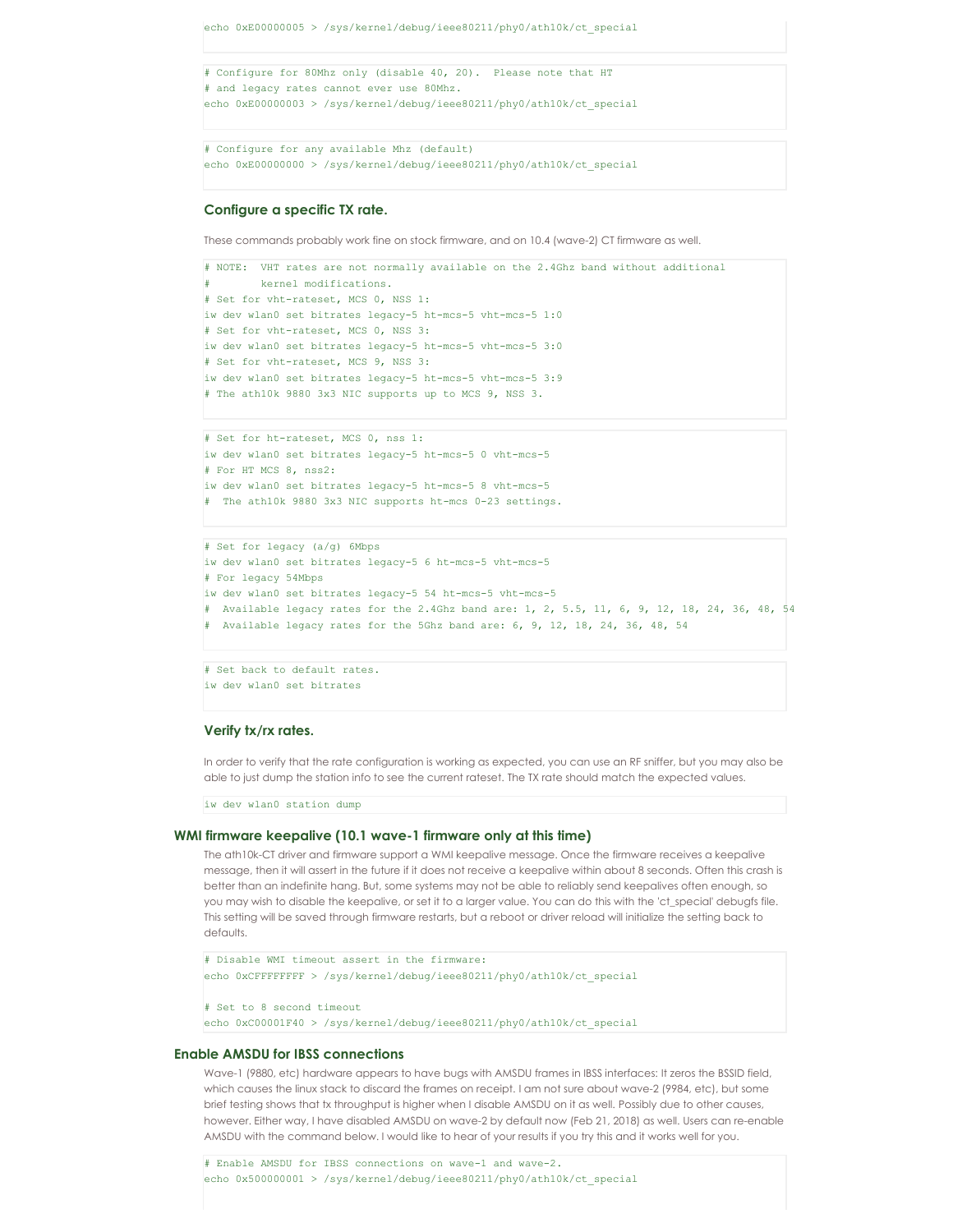# Disable AMSDU for IBSS connections on wave-1 and wave-2 (default) echo 0x500000000 > /sys/kernel/debug/ieee80211/phy0/ath10k/ct\_special

## **Enable IBSS CCA hack**

Wave-2 firmware configures some CCA logic differently for IBSS tx queues. At one point, I suspected that this decreased performance, but futher testing was inconclusive. If you want to enable this feature (in wave-2 firmware built after March 16, 2018), you can use the commands below to do so.

```
# Treat IBSS non-beacon txqueues same as normal queues
echo 0x1200000001 > /sys/kernel/debug/ieee80211/phy0/ath10k/ct_special
# Treat IBSS beacon txqueues same as normal queues
echo 0x1200000002 > /sys/kernel/debug/ieee80211/phy0/ath10k/ct_special
# Treate all IBSS txqueues same as normal queues
echo 0x1200000003 > /sys/kernel/debug/ieee80211/phy0/ath10k/ct_special
```
#### **Enable TX-HANG fixup to try COLD resets**

Wave-2 firmware now (Feb 22, 2018) supports attempting cold resets in the tx-hang work-around code if there is more than one WARM reset requested within 15 seconds. This feature is disabled by default (only WARM resets will be used). Possibly cold resets will help in some cases?

```
# Enable COLD resets in tx-hang work-around.
echo 0x1100000001 > /sys/kernel/debug/ieee80211/phy0/ath10k/ct special
# Disable COLD resets in tx-hang work-around.
echo 0x1100000000 > /sys/kernel/debug/ieee80211/phy0/ath10k/ct_special
```
#### **Enable getting CFR data (at least for probe-response ACKs) (9984, 9888 only it seems)**

For recent wave-2 firmware for 9984 and (maybe) 9888, you may configure it to return CFR data for proberesponse frames. This does not work with 4019 or 9980 chipsets it seems. The data is delivered in multiple chunks over WMI. See ath10k\_wmi\_event\_csi\_mesg() in the ath10k-ct driver.

```
# Enable CFR data reporting.
echo 0xD00000001 > /sys/kernel/debug/ieee80211/phy1/ath10k/ct_special
# Disable CFR data reporting.
echo 0xD00000000 > /sys/kernel/debug/ieee80211/phy1/ath10k/ct_special
```
#### **Disable beamforming features with module options (10.4 wave-2 firmware only at this time)**

The ath10k-CT driver now (Feb 21, 2018) supports disabling advertisement of the beamform feature flags. This may be used for testing purposes and/or to work-around bugs related to txbf. This should work with ath10k-ct firmware or stock firmware since it is only a driver change.

```
# Disable MU txbf features. Add option like this in your modprobe.d file(s)
options ath10k_core nobeamform_mu=1
```
# Disable SU txbf features. Add option like this in your modprobe.d file(s) options ath10k\_core nobeamform\_su=1

#### **Enable receiving TXBF frames in the driver (wave-2 only)**

For wave-2 firmware built after Nov 7, 2017, you can enable the receipt of txbf frames when you put the radio into monitor mode and also when you just use the ct\_special command to enable the txbf reporting logic. Frames that are consumed by the firmware (ones directed at local peers), will not be delivered in this way. They can only be received using the txbf\_cv WMI message, which is also enabled/disabled with this same command. See ath10k\_wmi\_event\_txbf\_cv\_mesg in the ath10k-ct driver for details.

```
# Enable txbf frames and txbf_cv WMI messages to be sent to the driver.
echo 0xF00000001 > /sys/kernel/debug/ieee80211/phy1/ath10k/ct_special
```

```
# Disable txbf frames and txbf_cv WMI messages from being sent to the driver (default).
echo 0xF00000000 > /sys/kernel/debug/ieee80211/phy1/ath10k/ct_special
```
#### **Enable rate-ctrl txbf probing (wave-2 only)**

If you want to enable rate-ctrl txbf probing (which is needed to get a 2x2 AP to send txbf probes to a 2x2 station, for instance), enable it like this. This requires wave-2 CT firmware and kernel built after Dec 7, 2017.

# Enable rc-txbf-probe echo 0x100400000001 > /sys/kernel/debug/ieee80211/wiphy1/ath10k/ct\_special # Disable rc-txbf-probe

echo 0x100400000000 > /sys/kernel/debug/ieee80211/wiphy1/ath10k/ct\_special

As of April 5, 2018: To force NDP probes to go out even when the firmware otherwise thinks that txbf is not necessarily optimal, set the bit 0x2 for the rc-txbf-probe command: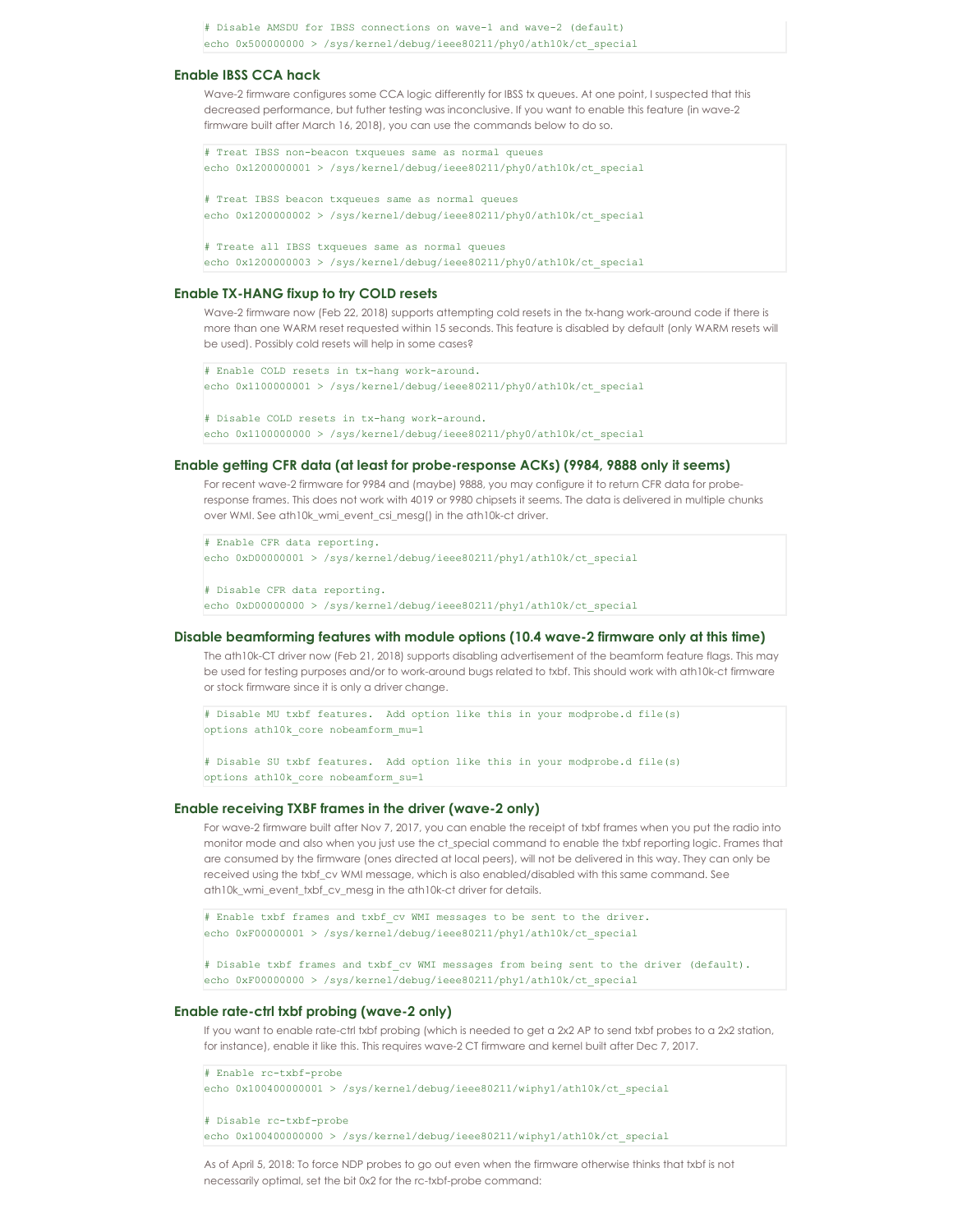# Enable rc-txbf-probe with extra logic to force NDP to go out more often echo 0x100400000003 > /sys/kernel/debug/ieee80211/wiphy1/ath10k/ct\_special

#### **Enable receiving all management frames on the host (wave-2 only)**

With ath10k-ct wave-2 firmware from Nov 8, 2017 or later, you can set a flag to cause all received management frames to be sent to the host driver. The one big exception is txbf messages: They are consumed by the txbf\_cv logic and so the only way you can get notification of them is by using the txbf\_cv WMI message (see above). RX filters are not modifed as part of this setting.

```
# Enable receiving all mgt frames
echo 0x1000000001 > /sys/kernel/debug/ieee80211/phy1/ath10k/ct_special
# Disable receiving all mgt frames
```
## echo 0x1000000000 > /sys/kernel/debug/ieee80211/phy1/ath10k/ct\_special

## **Set the SU or MU Sounding timer in ms (wave-2 only)**

With ath10k-ct driver code from Nov 7, 2017 or later, you can now set the SU and MU sounding frame timer. Minimum is 0, maximum is 500. This should work on stock firmware as well as CT firmware, but only tested on CT firmware. The default SU timer is 100ms, and the default MU timer is 40ms.

```
# Set MU sounding timer to 16ms
echo 0x100300000010 > /sys/kernel/debug/ieee80211/phy1/ath10k/ct special
# Set SU sounding timer to 32ms
echo 0x100200000020 > /sys/kernel/debug/ieee80211/phy1/ath10k/ct_special
# Set values to 0 and restart the firmware (or just reload the entire driver),
# and values will be automatically set back to firmware defaults.
```
#### **Force sending sounding frames (wave-2 only)**

With ath10k-ct driver and firmware code from Nov 16, 2017 or later, you can now use the ct\_special API to make generic 'fwtest' configuration commands. And, one of them can be used to force sending a sounding frame to a specific peer. The API is a bit complicated: First, the 'ID' will have '0xFF0000' set as a mask to identify this as being a 'fwtest' command. The low bits of the ID will be the fwtest ID. The low 32 bits of the ct\_special command are the value to set. To send a sounding frame, you need ID 74, and the value is the 'aid' of the peer. The driver should print the aid when a station associates, and there are other ways to find it as well. If you have a single station, then aid == 1. In addition, the ID=74 command in stock firmware will not actually send an sounding frame. In order to be somewhat backwards compatible, you have to set bit 0x80000000 in the value to get the new behaviour. So, to force a sounding frame to the first station, you can use this command:

```
# Force sounding frame to station 1.
echo 0xFF004A80000001 > /sys/kernel/debug/ieee80211/phy1/ath10k/ct_special
```
While testing this, I noticed that the TX logic in the NIC/Firmware would hang if I ran this command in a fast loop. So, the firmwre now has protection where it will ignore any of these commands that are closer than 25ms apart. Possibly it will still be unstable in long runs even with 25ms spacing...time and testing will tell.

Further testing shows this is fragile at best. It appears to fail entirely on 4019 radios similar to how it failed on 9984 at high speeds. This feature will be compiled out of any diet (trimmed) CT firmware builds, at least until the problems are understood and resolved.

#### **Enable sw-rts (wave-2 only)**

With ath10k-ct driver and firmware code from Feb 17, 2021 or later, you can now enable/disable software control of sending rts frames. Possibly this works on stock firmware too since it uses an upstream API.

# Enable sw-rts. echo 0xFF00D480000001 > /sys/kernel/debug/ieee80211/phy1/ath10k/ct\_special

#### **Set MU RTS duration (wave-2 only)**

With ath10k-ct driver and firmware code from Feb 17, 2021 or later, you can now set the MU RTS duration in usec units. Default is 0x300. Set to zero and restart firmware to go back to defaults. The low 16 bits of the number below is the duration. This \*may\* work, untested. See SU section below.

# Set MU RTS duration echo 0xFF00868000007F > /sys/kernel/debug/ieee80211/phy1/ath10k/ct\_special

## **Set SU RTS duration (wave-2 only)**

With ath10k-ct driver and firmware code from Feb 17, 2021 or later, you can now set the SU RTS duration in usec units. Default is 0 (auto-calculate). The low 16 bits of the number below is the duration. This does not work as hoped, I think the hardware over-writes the duration before putting the CTS frame on air.

# Set SU RTS duration echo 0xFF00E78000007F > /sys/kernel/debug/ieee80211/phy1/ath10k/ct\_special

#### **Set tx-antenna pattern on a per-peer basis (wave-2 firmware only at this time)**

As of June 8, 2018, wave-2 firmware and 4.9 and higher kernels support setting the tx-antenna antenna field in the